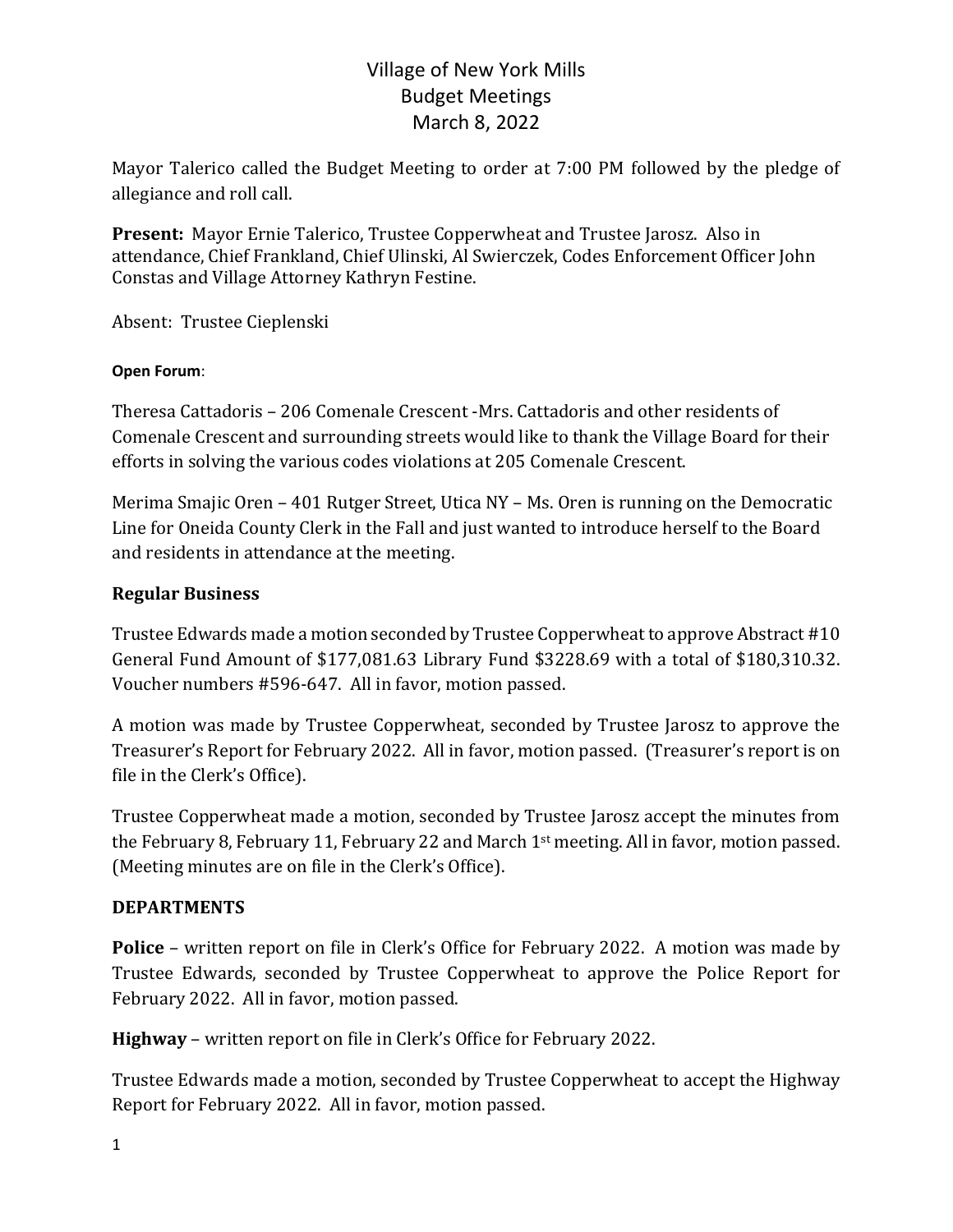**Fire Department**– written report on file in the Clerk's Office for February 2022.

**Resolution 16:2022** A motion was made by Trustee Copperwheat seconded by Trustee Edwards to approve Patricia Merritt and Mozell Jordan as new members of the Fire Department. All in favor, motion passed.

**Resolution 17:2022**: A motion was made by Trustee Edwards seconded by Trustee Copperwheat at the recommendation of Chief Ulinski and Captain Wolak to approve the appointment of Jacob Hass as Ambulance Technician for \$18.00 per hour. All in favor, motion passed.

A motion was made by Trustee Copperwheat, seconded by Trustee Jarosz to allow the Fire Department to donate outdated water hoses to the Oneida County Water Board. All in favor, motion passed.

A motion was made by Trustee Jarosz, seconded by Trustee Edwards to approve the Fire Department report for February 2022. All in favor, motion passed.

**Code Enforcement** – written report is on file in the Clerk's Office for February 2022. A motion was made by Trustee Jarosz, seconded by Trustee Copperwheat to approve the Codes report for February 2022. All in favor, motion passed.

**Attorney's Report** – A motion was made by Trustee Copperwheat, seconded by Trustee Edwards to go into Executive Session to discuss pending litigation. All in favor, motion passed. Executive Session began at 7:15PM.

A motion was made by Trustee Copperwheat, seconded by Trustee Jarosz to return from execution session. All in favor, motion passed. Meeting continued at 7:27PM.

**Resolution 18:2022:** A motion was made by Trustee Copperwheat, seconded by Trustee Jarosz to give approval to Village Attorney Hartnett to initiate a law suit in Supreme Court against the owners of 205 Comenale Crescent. All in favor, motion passed.

**Engineer Report:** Al Swierczek advised the Board that he received 9 bids for the pending Drainage Improvements on Elm Street. The lowest of the bids was Borderline Excavating & Fence, LLC at \$404,760. Al reviewed the bid with Thomas Klock, President of Borderline and that they have no reservations regarding their bid, the project or the scope of the work.

**Resolution 18:2022:** A motion was made by Trustee Copperwheat, seconded by Trustee Edwards to accept the bid of \$404,760.00 from Borderline Excavating and Fence at the recommendation of the Village Engineer. All in favor, motion passed.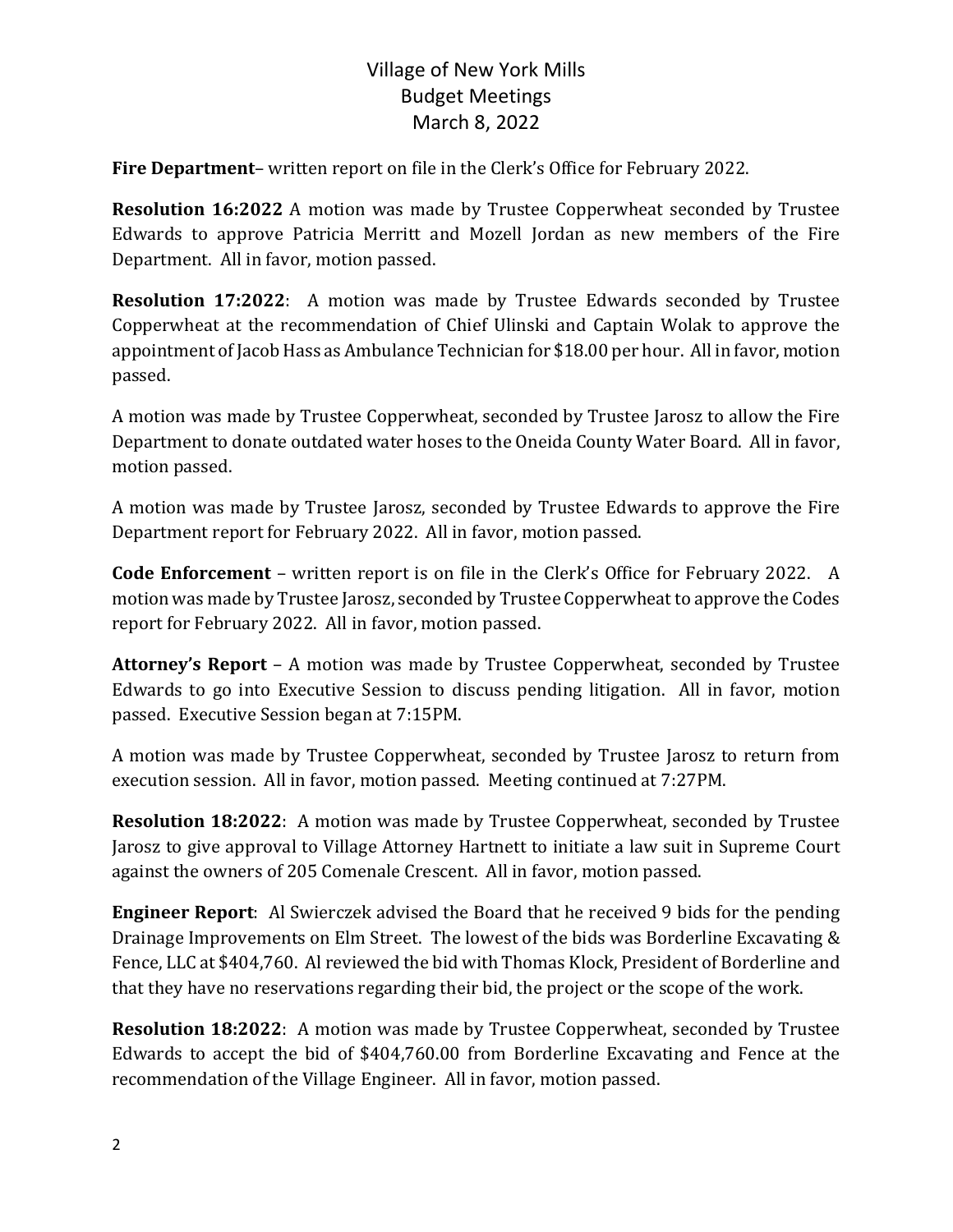**Resolution 19:2022**: A motion was made by Trustee Edwards, seconded by Trustee Copperwheat to allow the mayor to sign the agreement with Borderline Excavating. All in favor, motion passed.

**Budget Officer**: Budget Officer Brenda Mitchell was absent from the meeting. A motion was made by Trustee Copperwheat, seconded by Trustee Edwards to approve the Budget Officer report for February 2022. All in favor, motion passed.

**Recreation Report:** Trustee Edwards advised that Board that he was meeting with the Village of Yorkville on March 12, 2022 to discuss the Concerts in the park and the summer rec program. A motion was made by Trustee Jarosz, seconded by Trustee Copperwheat to accept the Recreation Report for February 2022. All in favor, motion passed.

#### **New Business:**

**Resolution 21:2022**: A motion was made by Trustee Jarosz, seconded by Trustee Copperwheat to adopt the NYS M/WBE Policy. All in favor, motion passed.

**Resolution 22:2022** A motion was made by Trustee Edwards, seconded by Trustee Copperwheat to approve Don Hall as the administrator for the CDBG and RPF. All in favor, motion passed.

A re-organization meeting was scheduled for April 4, 2022 at 6PM

A motion was made by Trustee Edwards, seconded by Trustee Copperwheat to schedule a Public Hearing on the Budge for April 12, 2022 at 7PM. All in favor, motion passed.

**Resolution 23;2022**: A motion was made by Trustee Edwards, seconded by Trustee Copperwheat to approve the appointment of Associate Justice Joan Kulaga. All in favor, motion passed.

The mayor read a correspondence submitted by The NYM Library Board with regards to applying for a grant to update their HVAC equipment. The motion was tabled to allow time for bids on the project before making a decision.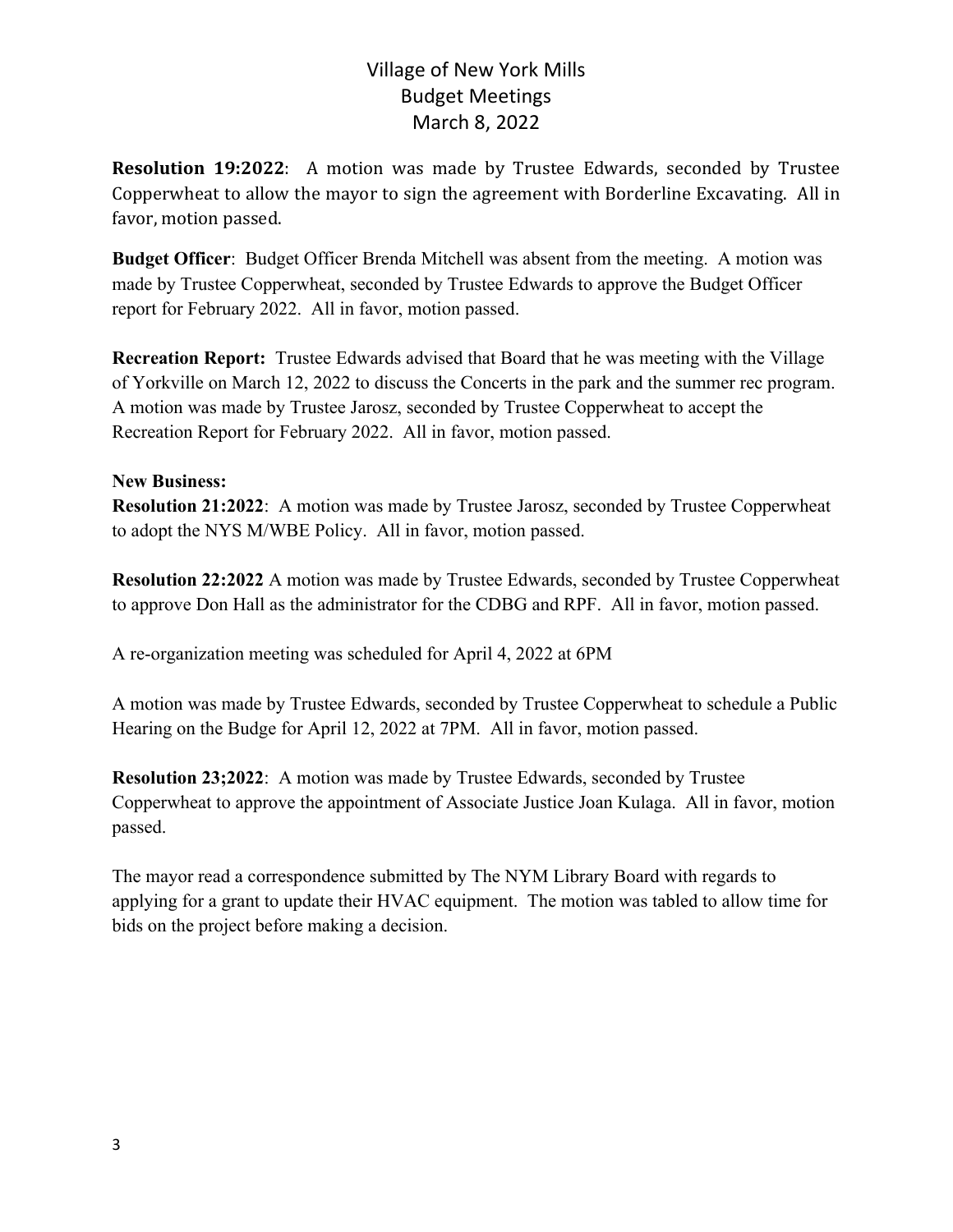A motion was made by Trustee Jarosz, seconded by Trustee Edwards to approve the addition of garbage and lawn mowing fees to the 2022 Village Taxes. All in favor, motion passed.

| <b>Tax ID Number</b> | <b>Address</b>     | <b>Violation</b>        | <b>Amount Due</b> |
|----------------------|--------------------|-------------------------|-------------------|
| 317.014-5-6.1        | 22 Burrstone Road  | Garbage out NO tags (3) | \$80.00           |
| 317.014-6-25         | 23 Burrstone Road  | Garbage out NO tag      | \$20.00           |
| 317.017-2-9          | 24 New Hartford St | Garbage out NO Tag      | \$100.00          |
| 317.006-1-26         | 5 & 7 Greenman Ave | 12 Bags of Garbage      | \$240.00          |
| 317.006-1-26         | 5 & 7 Greenman Ave | Clean up Garbage        | \$800.00          |
| 317.014-2-24         | 33 Elm Street      | Garbage out NO Tag      | \$20.00           |
| 317.017-2-38         | 51 Clinton St      | Garbage out NO Tag      | \$20.00           |
| 317.010-2-37         | 325 Main St        | Garbage out NO Tag      | \$20.00           |
| 305.019-5-25         | 166 Main St        | Garbage out NO Tag (2)  | \$80.00           |
| 317.006-2-38         | 8 Blitzen Circle   | Garbage out NO Tag      | \$40.00           |
| 317.010-1-17         | 382 Main St        | Garbage out NO Tag      | \$80.00           |
| 317.010-5-29         | 25 Porter St       | Garbage out NO Tag      | \$20.00           |
| 317.010-2-29         | 17 Cottage Street  | Garbage out NO Tag      | \$60.00           |
| 317.010-3-63         | 27 Maple Street    | Lawn Mowing 6/1/21)     | \$295.00          |
| 317.010-3-63         | 27 Maple Street    | Lawn Mowing (8/12/21)   | \$295.00          |
| 317.010-1-52         | 4960 Commercial Dr | Lawn Mowing (6/24/21    | \$270.00          |
| 317.010-1-52         | 4960 Commercial Dr | Lawn Mowing (9/2/21)    | \$270.00          |
| 317.017-1-38         | 56 Clinton Street  | Lawn Mowing (9/30/21)   | \$270.00          |

\$2,980.00

Mayor Talerico advised the Board that nothing was filed on Grievance Day.

A motion was made by Trustee Edwards, seconded by Trustee Copperwheat to schedule a Public Hearing on the Budge for April 12, 2022 at 7PM. All in favor, motion passed.

**Resolution 23:2022**: A motion was made by Trustee Edwards, seconded by Trustee Copperwheat to approve the appointment of Associate Justice Joan Kulaga. All in favor, motion passed.

The mayor read a correspondence submitted by The NYM Library Board with regards to applying for a grant to update their HVAC equipment. The motion was tabled to allow time for bids on the project before making a decision.